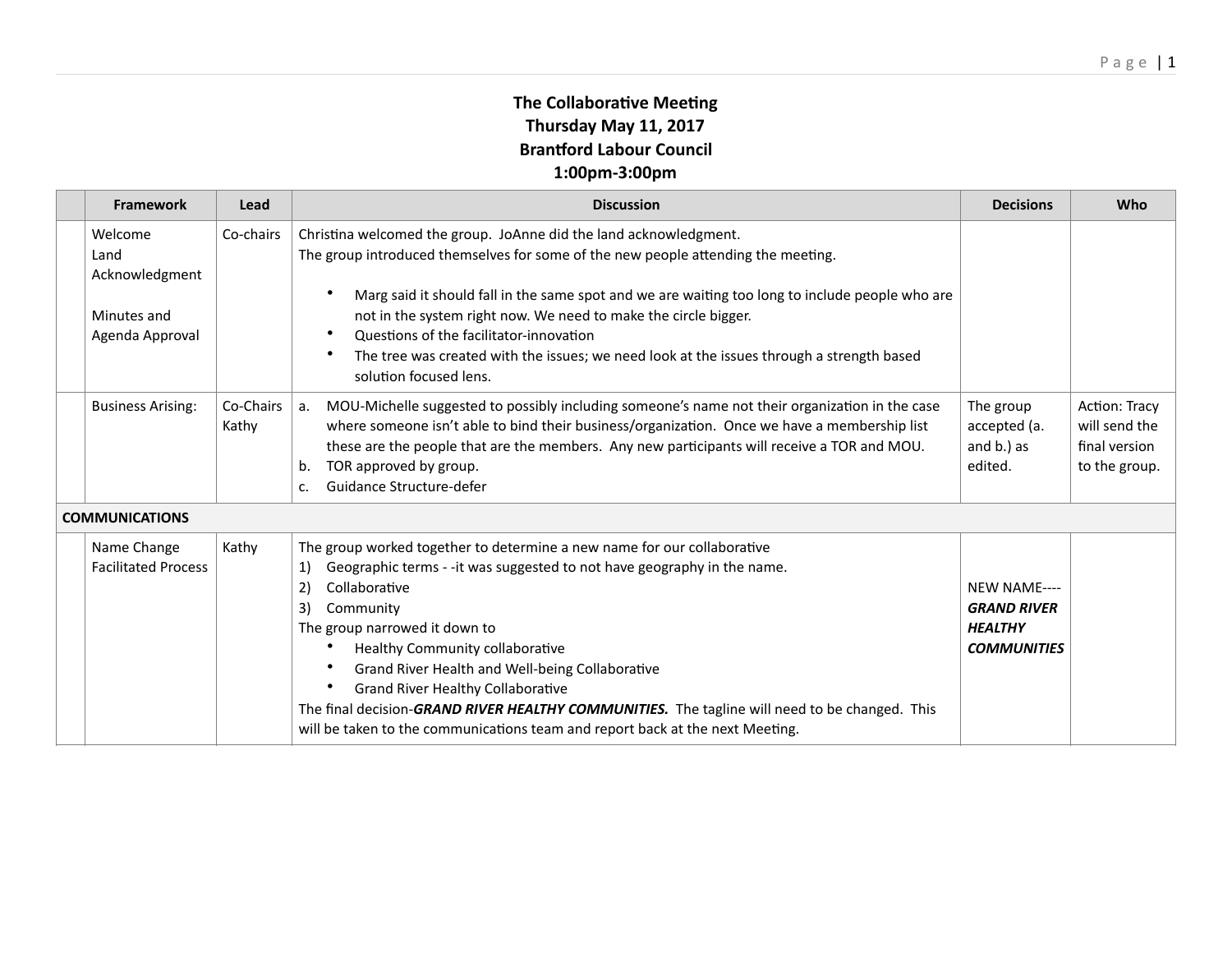|  | Communication<br>Plan                           | Kathy               | State of the Communications Plan<br>A draft of the template was sent out.<br>Tracy will resend the meeting request out for May 17th at 2pm BCHU for the Communications<br>Advisory<br>The communication advisory group will bring back any updated information to the next meeting. If<br>you are interested in being a part of the communication advisory group please let Tracy know.<br>Google Docs Site-defer<br>We are hoping to have historical reference documents, reports, MOU, TOR, minute's etc. posted to<br>a Google docs site that Dan Brooks will be setting up. This will also be used to orientate new<br>members. This is also in the communications plan and it is on the list of priorities. These<br>documents will be on the website once it is up and running.                                                                                                                                                                           | Decisions on<br><b>Branding</b><br>Jake - Brant<br>county<br>community<br>services. We<br>will reach out<br>to them. | Action:<br>Michelle will<br>send Kathy<br>logo<br>Action: Tracy<br>will send the<br>info graphics<br>to the<br>collaborative |
|--|-------------------------------------------------|---------------------|-----------------------------------------------------------------------------------------------------------------------------------------------------------------------------------------------------------------------------------------------------------------------------------------------------------------------------------------------------------------------------------------------------------------------------------------------------------------------------------------------------------------------------------------------------------------------------------------------------------------------------------------------------------------------------------------------------------------------------------------------------------------------------------------------------------------------------------------------------------------------------------------------------------------------------------------------------------------|----------------------------------------------------------------------------------------------------------------------|------------------------------------------------------------------------------------------------------------------------------|
|  |                                                 |                     | Lana suggested a few members that we could invite to be a part of the collaborative. She will send<br>contacts to Tracy.<br>Infographics-These have been very well received. We will continue using these for the next forums.<br>For each of the forums we will try to provide data that helps to identify what the indicators are and<br>to mobilize on them. We would like to use these indicators to look at in 5 years to show how the<br>numbers have decreased.<br>Lana inquired as to where a certain group would fit if they have money but not the mental wellness<br>to feed their children. Not every issue is captured specifically; these types of issues will arise.                                                                                                                                                                                                                                                                             | Lana to send<br>Tracy contacts                                                                                       | Action: Tracy<br>will send Lana<br>the tree.<br>Action: Tracy<br>will remove<br>Lucy, Heather<br>and Lori.                   |
|  | Presentation to<br>City of Brantford<br>Council | Michelle            | Michelle advised that a report is going to City Council in regard to Healthy Brantford, Graduate<br>Brantford and Safe Brantford. The City of Brantford has developed a strategic plan that includes a very<br>ambitious social policy platform. The report to Council will outline the three initiatives above (HB, GB<br>and SB) and their intersectionality, a point which the GRHC groups are well aware. The report contains<br>the establishment / commencement of the Healthy Brantford taskforce, which is being constructed to<br>reflect the need identified by the GRHC for a Community Leadership Table. . Invitations to the Task<br>Force will be issued from Mayor. The Task Force is to support HB initiatives and provide direction<br>regarding sustainability. The Task Force will be comprised of community leaders and the Healthy<br>Brantford Connector will be a non-voting member. The report will be published on line once approved. |                                                                                                                      |                                                                                                                              |
|  |                                                 |                     | COMMUNITY ENGAGEMENT/COLLABORATIVE DEVELOPMENT                                                                                                                                                                                                                                                                                                                                                                                                                                                                                                                                                                                                                                                                                                                                                                                                                                                                                                                  |                                                                                                                      |                                                                                                                              |
|  | Celebration<br><b>Breakfast</b>                 | Christina<br>JoAnne | Christina announced that 83 people attended the breakfast. Christina reported the results from<br>$\bullet$<br>the breakfast and the food forum. Heather has had 6 people interested in attending the food<br>forum.<br>Christina talked about a way to provide more information to invitees regarding our background<br>ahead of time and before the forums.<br>Lucy ended adding 3 volunteers to Council on Aging from the Breakfast.                                                                                                                                                                                                                                                                                                                                                                                                                                                                                                                         | Format is<br>working well.                                                                                           |                                                                                                                              |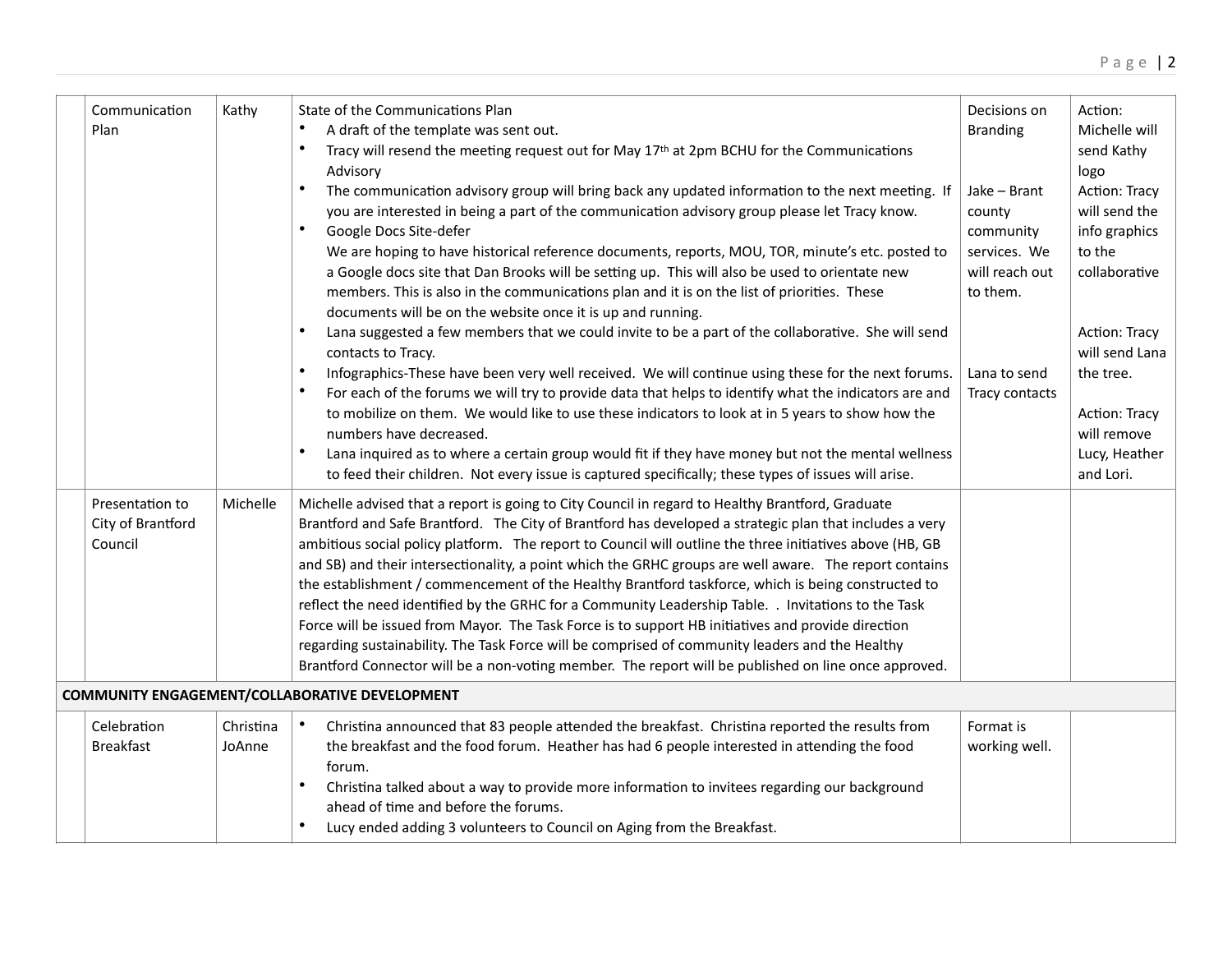| <b>Brant Food Forum</b>             | JoAnne | Christina updated the group on the food forum and the next steps.<br>In the future we need to inform the media ahead of time. There was an article in the Brant News.<br>$\bullet$<br>JoAnne updated on next steps: Pulling the food groups together In June. Expanded access to food,<br>food waste, markets around town, education, land, save the seeds and a policy group that are<br>planning to meet in May. Many people have signed up for each of the different groups. Each of<br>these groups already has 1st steps. The plan is to run all of their plans through the Food Systems<br>Coalition and bring everyone back together as a group to reconnect.<br>$\bullet$<br>There was question if the co-chairs will be creating the follow up with the groups.<br>$\bullet$<br>Heather inquired who will be setting up the meetings/groups, etc.<br>Heather heard from her staff that it should have been longer.<br>$\bullet$<br>$\bullet$<br>We need to start at the end and work backwards.<br>$\bullet$<br>The policy group that was created at the food forum created a vision of solutions within their team.<br>$\bullet$<br>Christina reminded everyone that this was a pilot for all of the upcoming forums.                                                                                                                                                                                                                                                                                                                                                                                                                                                                                                                          | Identify key<br>steps-<br>Outcomes or<br>are we<br>allowing each<br>group makes<br>their own and<br>develop the<br>measures. | Action: Tracy<br>will arrange<br>the meeting<br>setup with the<br>groups.                                                                                                                                                 |  |  |
|-------------------------------------|--------|----------------------------------------------------------------------------------------------------------------------------------------------------------------------------------------------------------------------------------------------------------------------------------------------------------------------------------------------------------------------------------------------------------------------------------------------------------------------------------------------------------------------------------------------------------------------------------------------------------------------------------------------------------------------------------------------------------------------------------------------------------------------------------------------------------------------------------------------------------------------------------------------------------------------------------------------------------------------------------------------------------------------------------------------------------------------------------------------------------------------------------------------------------------------------------------------------------------------------------------------------------------------------------------------------------------------------------------------------------------------------------------------------------------------------------------------------------------------------------------------------------------------------------------------------------------------------------------------------------------------------------------------------------------------------------------------------------------------------------------------------------|------------------------------------------------------------------------------------------------------------------------------|---------------------------------------------------------------------------------------------------------------------------------------------------------------------------------------------------------------------------|--|--|
| <b>Active Living</b>                | Pamela | Planning and Forum Hosts<br>The group discussed if we need sub groups to work within the group and who the lead may be for the<br>Active Living Forum. The YMCA is interested in helping with Active Grand. We need to focus on how<br>we can keep the relationships going, help draw the linkages and not to replicate or duplicate.<br>Our next steps are:<br>Determine what the relationship look like with the collaborative and lead organization.<br>$\bullet$<br>Determine how the actions teams interact and/or will the action teams decide how they connect<br>individually.<br>We want to build on the structure of what is already happening with the champions instead of<br>$\bullet$<br>creating something new.<br>$\bullet$<br>The group discussed different options on how to make this happen and how to make people<br>understand all of the elements under active living. The flyer will help describe what active living<br>is.<br>$\bullet$<br>It was suggested to maybe let action teams know that if you have started a plan, you have our<br>focus and we are here but with all work together.<br>In terms of community engagement element-once the plan comes together how you want this to look<br>and connect other tables so that the design is happening from the community members.<br>For coordination we will need a small advisory group to help mobilize this and keep the ongoing<br>support so that Pamela knows who to connect with. There is other conversations as to who else do we<br>need to include in each of the forums and follow up teams.<br>Ongoing community engagement group-we need a support system for estimate for even proposal<br>purposes the variety of groups that we are going to come up. | Identify<br>Planning Team<br>&/or<br>CE/CD<br>Advisory<br>Group                                                              | Action:<br>Pamela will<br>follow up to<br>see if we can<br>extend the<br>forum hours.<br>We will<br>provide a light<br>snack and<br>beverages but<br>guests will<br>have to bring<br>their own<br>lunch or eat<br>before. |  |  |
| <b>COLLECTIVE IMPACT/EVALUATION</b> |        |                                                                                                                                                                                                                                                                                                                                                                                                                                                                                                                                                                                                                                                                                                                                                                                                                                                                                                                                                                                                                                                                                                                                                                                                                                                                                                                                                                                                                                                                                                                                                                                                                                                                                                                                                          |                                                                                                                              |                                                                                                                                                                                                                           |  |  |